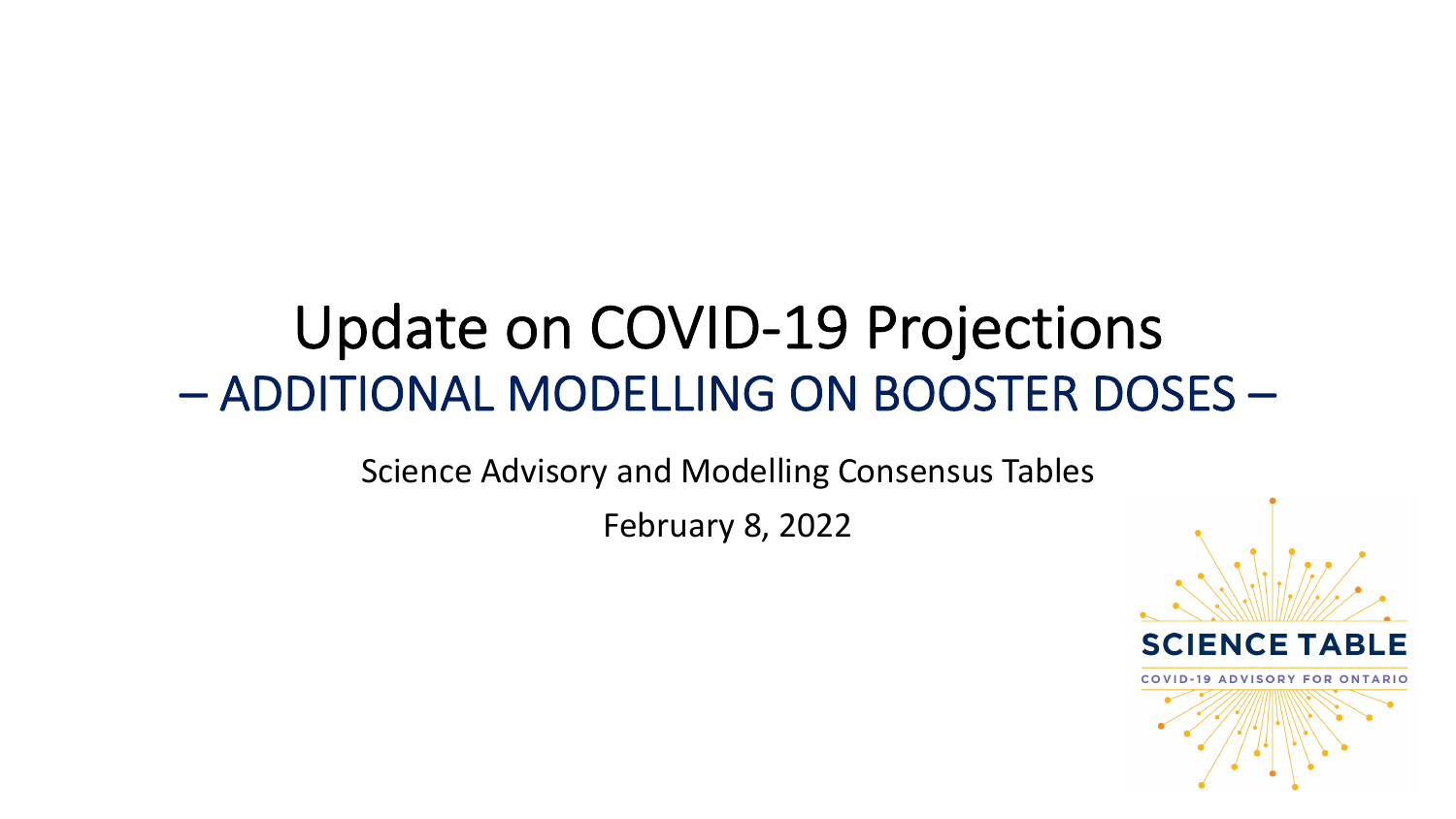## We expect hospitalizations to rebound after and to remain at a prolonged peak, except u **assumptions.**

Figure shows projections based on models from *two* scientific teams.

- Different models use different approaches and assumptions.
- Both models are calibrated to case counts (to mid-December 2021) and hospital occupancy (one model), or ICU occupancy (one model).
- Models assume 8M or 10M Ontarians will have received booster dose by end of February.
- Scenarios differ by level of community immunity and changes in contacts as of January 31, 2022.
- Considerable uncertainty on current community immunity and changing clinical presentation with Omicron.
- Accelerating uptake of vaccination, including boosters, will reduce hospital admissions.
- Expected increased supply of existing therapeutics may reduce hospital admissions.

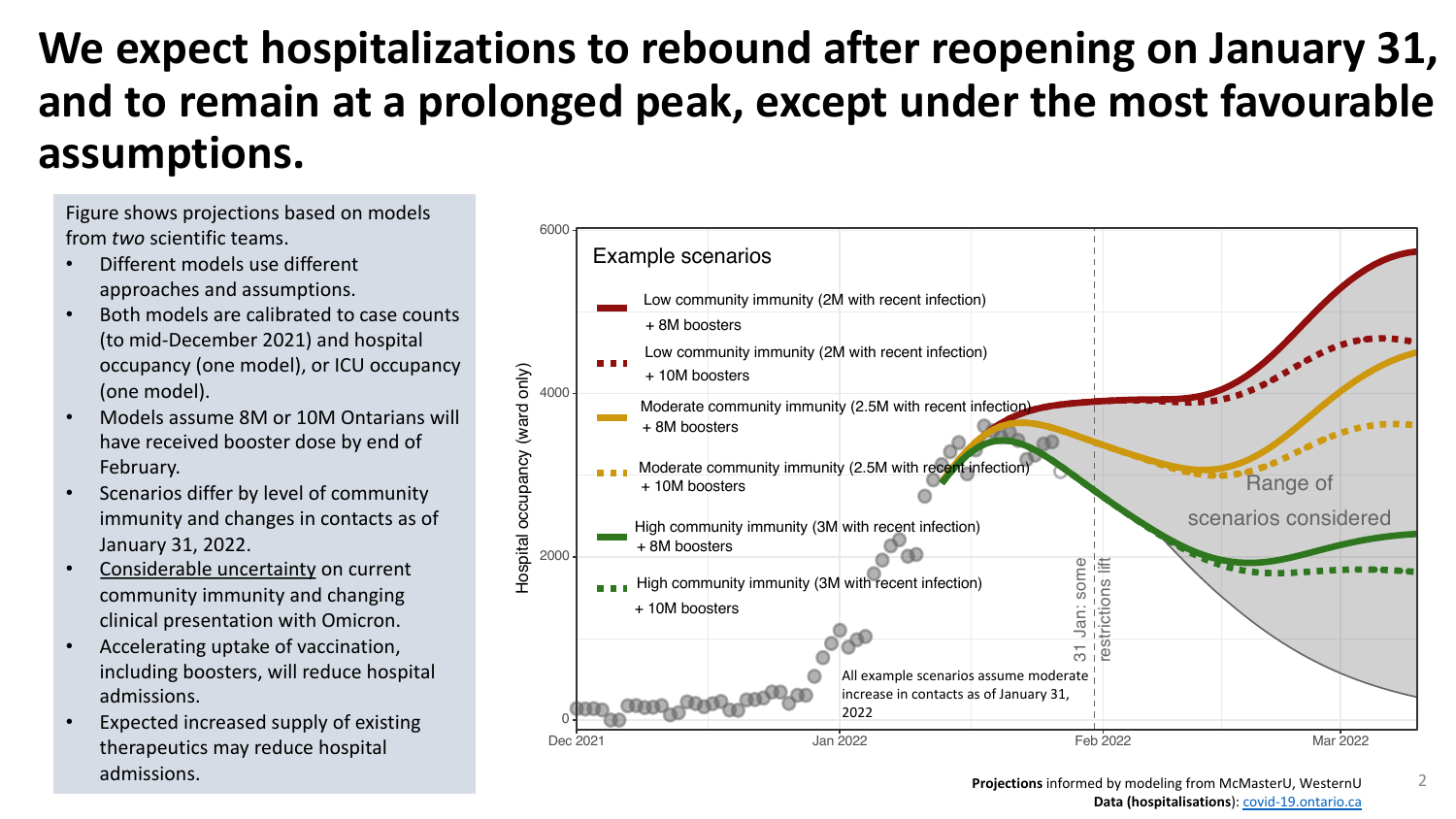### **ICU occupancy will likely rebound after reoptional** Regardless, the pressure on ICUs will be pro

Figure shows projections based on model from *one* scientific team.

- Model is calibrated to case counts (to mid-December 2021) and ICU occupancy.
- Range of scenarios shown corresponds to example scenarios in previous slide (hospitalizations).
- Considerable uncertainty due to changing clinical presentation with Omicron, which may result in lower proportion of patients needing ICU care compared to Delta.
- Expected increased supply of existing therapeutics may further reduce ICU admissions.

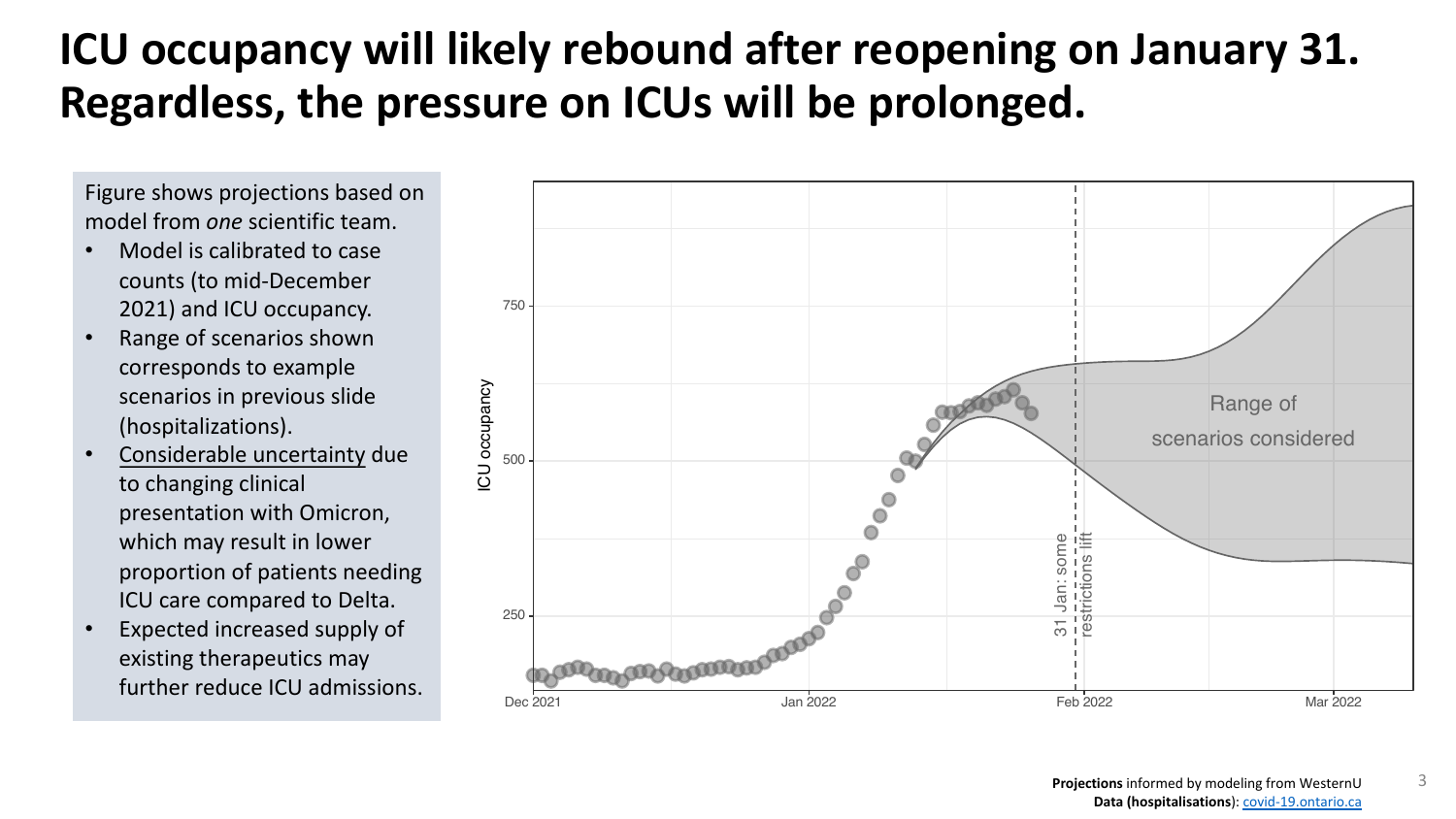#### **Contributors**

- **McMasterU:** Irena Papst, Ben Bolker, Jonathan Dushoff, David Earn
- **Modelling Consensus Table:** Isha Berry, Beate Sander
- **Western University/London Health Sciences Centre:** Lauren Cipriano, Wael Haddara